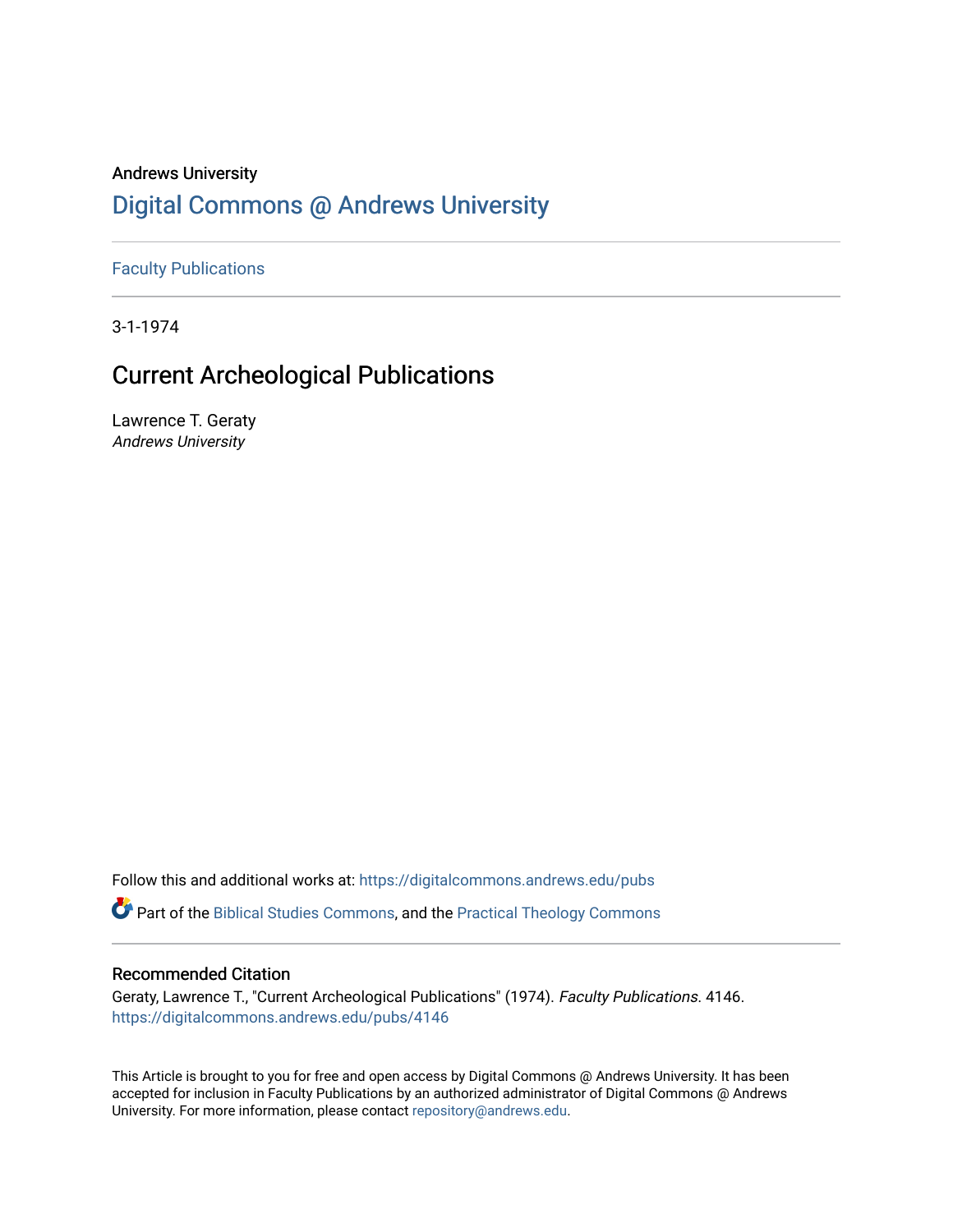THE MARCH, 1973, *Ministry*  carried a similar review of books published in 1971. It was so well received at that time that the author has again provided us with brief introductions to the most significant scholarly books in the field of Biblical archeology produced since that time. Depending on a minister's individual interests, each of the books reviewed is a suitable addition to his general library.

#### **General Archeological Interest**

Among the many books published in 1972 that are of interest to students of Biblical archeology, one of the most useful and usable is Avraham Negev, editor, *Archaeological Encyclopedia of the Holy Land* (New York: G. P. Putnam's, 1972, 355 pages, 225 black and white illustrations, \$15.95).

Among its 600 entries are the majority of geographical names in the Bible. With most of them, sites are identified, excavations concisely described, and the importance of finds from earliest times to the Arab conquest are analyzed. Though most entries • contain the information a nonspecialist would require, the volume's chief lack is the absence of bibliographies. This defect, . however, can be remedied for excavated sites in Jordan and Israel, with the supplementary use of E. K. Vogel, "Bibliography of Holy Land Sites," Hebrew Un-*C ion College Annual,* Vol. **XLII,**  pp. 1-96 (Cincinnati: Hebrew Union College, 1971). An indispensable tool for the serious student of Biblical archeology, this compilation lists for each site excavator(s), sponsoring institution(s), dates, and all pertinent bibli-**52** ography.

Of a different sort is Edward Bacon, *Archaeology: Discoveries in the 1960s* (New York: Praeger<br>Publishers, 1971, 293 pages, Publishers, \$12.50), which attempts in eighteen chapters to cover important archeological discoveries made around the globe during a decade of unparalleled scientific discovery and achievement. The author, longtime editor of the *Illustrated* 

*Lawrence T. Geraty, Ph.D., is assistant professor, Old Testament Studies, Andrews University.* 

# **Current Archeological Publications**

*London News,* devotes eleven of these chapters to areas of special interest to Biblical archeologists. His work, well illustrated with photographs and maps, reflects the situation up to the June, 1967, Arab-Israeli war.

Narrower in scope, L. Sprague de Camp's *Great Cities of the Ancient World* (Garden City, N.Y.: Doubleday & Co., 1972, 510 pages, \$12.95) portrays, through the eyes of an engineerturned-amateur-archeologist, the life, culture, and monuments of fourteen ancient cities at the height of their prosperity. This is done with the aid of detailed maps, plans, and photographs. Ten of the cities, including such sites as Nineveh, Tyre, and Babylon, are of particular interest to students of Biblical archeology and prophecy.

More clearly apologetic in format is Edwin Yamauchi's *The Stones and the Scriptures* (Philadelphia: J. B. Lippincott Co., 1972, 207 pages, \$5.95). In addition to a general discussion of the bearing of archeology on the Bible, this evangelical author illustrates his thesis with the relevancy of discoveries at Mari, Nuzi, and Alalakh for the Old Testament, and Ramsay's discoveries for the New Testament. There is also a chapter on the Dead Sea scrolls.

### **Specific Archeological Interest**

A number of books appeared in 1972 with specific geographical areas. A must on the list of those planning to visit Iran is Sylvia A. Matheson, *Persia: an Archaeological Guide* (London: Faber and Faber, 1972, 330 pages, \$7.50 paper, \$20.00—cloth). In addition to a thorough description of archeological remains, region by region, with the aid of quality photographs and maps, this guide has helpful notes on traveling in Iran, useful addresses, a historical survey, chronological tables, glossary, and up-to-date bibliography.

For the first time anywhere, a comprehensive survey of the results of the Israeli excavations at Hazor (which Joshua 11:10 describes as "the head of all those kingdoms") has appeared in Yigael Yadin's *Hazor* (London: Oxford University Press, 1972, 211 pages, \$9). The book comprises the author's Schweich Lectures before the British Academy in 1970 and contains the bonus of a chapter on